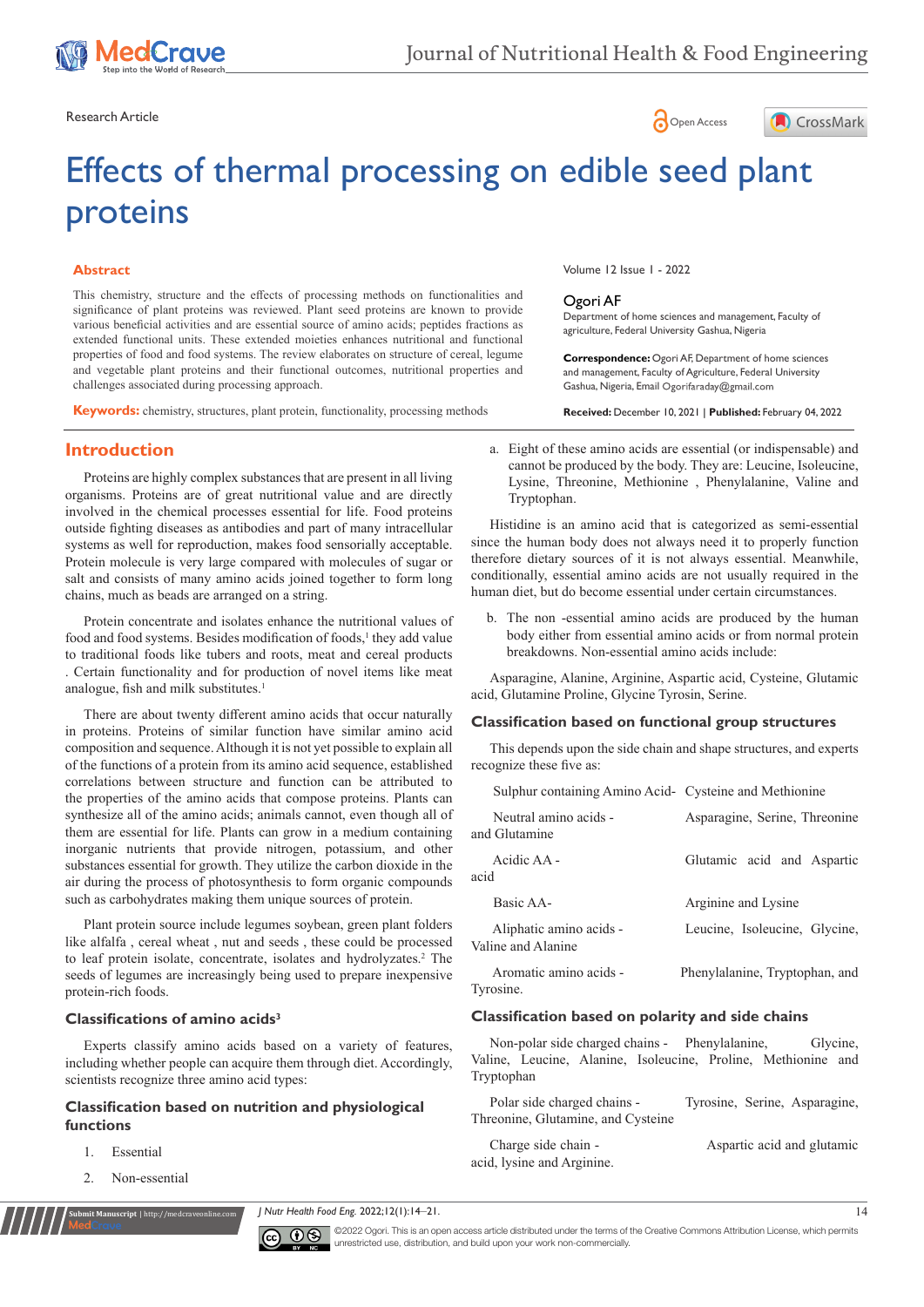#### **Other classifications**

Simple protein - The Are amino acid that have simple peptides

Conjugated protein- Amino acids that have that have simple fraction with prosthetic group for example pigment lipoproteins.

Derived protein - Amino acid derived from acid and alkaline hydrolysis for example peptides, and polypeptides.

#### **Properties and structures of plant protein**

#### **Zwitterions structure**

The common property of all proteins is that they consist of long chains of α-amino (alpha amino) acids. The general structure of α-amino acids is shown below. The α-amino acids are so called because the α-carbon [atom](https://www.britannica.com/science/atom) in the molecule carries an amino group  $(-NH<sub>2</sub>)$ ; the  $\alpha$ -carbon atom also carries a carboxyl group  $(-COOH)$ .



In acidic solutions, when the pH is less than4, the -COO groups combine with hydrogen ions  $(H<sup>+</sup>)$  and are thus converted into the uncharged form (―COOH). In alkaline solutions, at pH above 9, the ammonium groups (-NH+ 3 ) lose a [hydrogen ion](https://www.britannica.com/science/hydrogen-ion) and are converted into amino groups  $(-NH_2)$ . In the pH range between 4 and 8, amino acids carry both a positive and a negative charge and therefore do not migrate in an electrical field. Such structures have been designated as dipolar [ions,](https://www.britannica.com/science/ion-physics) or zwitterions (i.e., hybrid ions).

#### **Peptide structure**

Peptides are formed by bonding of amino acid together via amino acid links during hydrolysis (acid/alkaline) activity on the chains of plant protein releasing peptides.

Although more than 100 amino acids occur in nature, particularly in plants, only twenty types are commonly found in most proteins. In protein molecules the α-amino acids are linked to each other by [peptide](https://www.britannica.com/science/peptide) [bonds](https://www.britannica.com/science/chemical-bonding) between the Amino group of one amino acid and the carboxyl group of its neighbor.



The condensation (joining) of three amino acids yields the tripeptide.



#### **Peptides types**

#### **Glutathione**

Is peptides found in many plant foods (glutein, cysteine, + glycine). It involves the rheology of wheat flour that brings about reduction of disulphid bond and reduce molecular weight of plant proteins.

#### **Lysine peptides**

This retard the bond reaction with glucose, here it is good for lysine fortification or sugar coating food which must be heated.

#### **Physical structure and reaction of protein**

#### **Dissociation reaction**

Protein when in solution has ability to dissociate its ions and these gives its ability or functionality for solubility. In solution protein form zwitterion ability.



#### **Optical activity/ configuration**

Except glycine all amino acids have its optical and chiral centers for mirror images at  $\alpha - C$  – atom(Cahn In gold Prelog system of classification as N -and S- amino –acids.



#### **Solubility**

Solubility depends on the structure of amino acid. However certain plant protein are specific to solubility such as proline, hydroxlproline, glycine and alannin are all soluble in water. Cysteine tryrosine are less soluble. See above

#### **Structural stereochemistry of amino acids**

The amino acids present in proteins differ from each other in the structure of their side (R) chains. The simplest amino acid is glycine, in which R is a hydrogen atom. In a number of amino acids, R represents straight or branched carbon chains. One of these amino acids is alanine, in which R is the methyl group (-CH3). Valine, leucine, and isoleucine, with longer R groups, complete the alkyl side-chain series. The alkyl side chains (R groups) of these amino acids are nonpolar; this means that they have no affinity for water but some affinity for each other. Although plants can form all of the alkyl amino acids, animals can synthesize only alanine and glycine; thus valine, leucine, and isoleucine must be supplied in the diet.

Two amino acids, each containing three carbon atoms, are derived from alanine;

Alanine are serine and cysteine. Serine contains an alcohol group (-CH2OH) instead of the methyl group of alanine, and cysteine contains a mercapto group (-CH2SH). Animals can synthesize serine but not cysteine or cystine.

#### **Cystine**

Consists of two cysteine molecules linked by the disulfide bond (―S―S―) that results when a hydrogen atom is removed from the mercapto group of each of the cysteine. Disulfide bonds are important in protein structure because they allow the linkage of two different parts of a protein molecule to and fro thus the formation of loops in the otherwise straight chains. Some proteins contain small amounts of cysteine with free sulfhydryl (-SH) groups.

**Citation:** Ogori AF. Effects of thermal processing on edible seed plant proteins. *J Nutr Health Food Eng.* 2022;12(1):14‒21. DOI: [10.15406/jnhfe.2022.12.00349](https://doi.org/10.15406/jnhfe.2022.12.00349)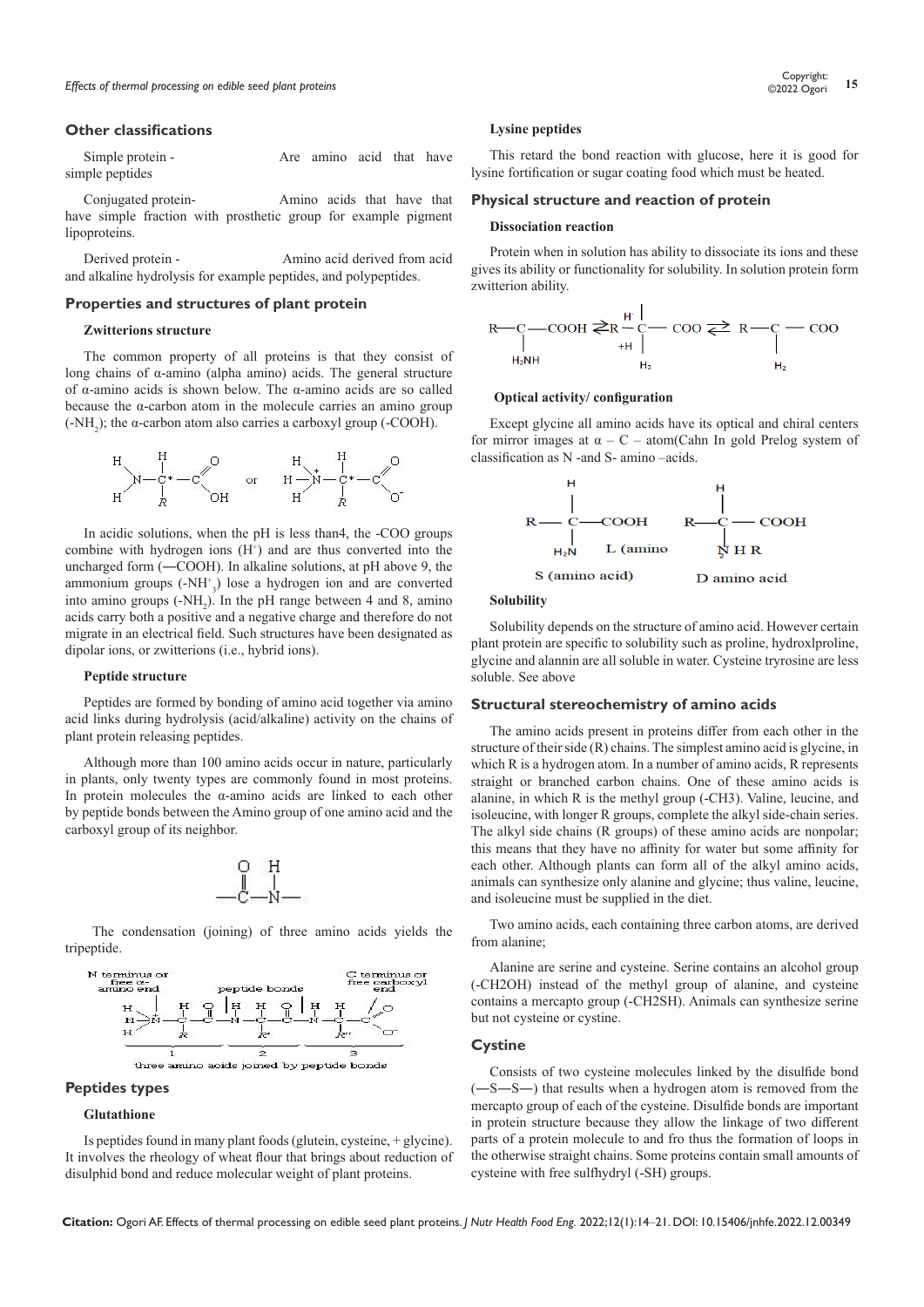

# **Four amino acids**

Each consisting of four carbonatoms, occur in proteins; they are [aspartic acid,](https://www.britannica.com/science/aspartic-acid) [asparagine,](https://www.britannica.com/science/asparagine) [threonine,](https://www.britannica.com/science/threonine) and [methionine](https://www.britannica.com/science/methionine). Aspartic acid and asparagine, which occur in large amounts, can be synthesized by animals. [Threonine](https://www.britannica.com/science/threonine) and [methionine](https://www.britannica.com/science/methionine) cannot be synthesized and thus are essential amino acids; i.e., they must be supplied in the diet. Most proteins contain only small amounts of methionine.

#### **Glutamic acid**

Proteins also contain an amino acid with five carbon atoms (glutamic acid) and a secondary amine (in [proline\)](https://www.britannica.com/science/proline), which is a structure with the amino group  $(-NH_2)$  bonded to the alkyl side chain, forming a ring. [Glutamic acid](https://www.britannica.com/science/glutamic-acid) and aspartic acid are dicarboxylic acids; that is, they have two carboxyl groups (-COOH).



A stabilizer of hydrogen ion concentration) by binding hydrogen ions  $(H<sup>+</sup>)$  to the nitrogen atoms of the imidazole ring.

### **Reaction of amino acid**

- i. Esterification of it carboxyl group. These are involved in acid catalyzed reaction.
- ii. Acylation. Here when activated acid derivatives like soaking in acid or alkaline medium in other for plant protein to reduce it anti- nutritional factors could results in acylation reaction.

Here methionine will reduce sugar in strecker degradation for flavor formation. Lysine and threonine can loss their biological value via isolation.

Peptides can also be synthesized via acylation process

#### **Reaction involving other functional amino acid groups**

**Lysine**- selective acylation of e- amino group during acylation of  $CU<sup>2+</sup> complex$ 

**Aspatic/glutamic acid** – alkalized catalyzed hydrolysis of metal and ethyl esters.

Aspartic and glutamic acid bond to peptide can result in formation of iso-peptides

**Serine and threonine**- acidic hydrolysis can yield α- keto acid via elimination of water.

#### **Amino acid structure**

The functionality of protein formed from amino acid sequence is dependent on its structure which determines the molecular conformation. Amino acid, the functional entity of protein is sequenced via synthesis.



N **-** Terminal chain can be removed by hydrolysis

C - Terminal chain can be removed by enzymatic hydrolysis

The effect of heat, and other processing activities during applied food processing results in conformation, configuration via S-S, hydrogen cleavages and bending exposing reactive side chains.

#### **Primary structure**

The primary structure of a protein is determined by its amino acid sequence without any regard for the arrangement of the peptide chain in space. Its depends on the sequence of amino acid in the chain.



#### **Secondary structure**

The secondary structure gives the spatial arrangement of the main peptide chain in the space, No regard for the conformation of side chains or other segments of the main chain.

But having helix, spiral and random pleated shapes.



#### **Tertiary structure**

The tertiary structure is characterized by both the side chains and other [adjacent](https://www.merriam-webster.com/dictionary/adjacent) main chain structures. The nature of the protein confers interaction using H-bonding, S-S- as a result of folding either into helix pleaded or random allowing large peptides folding. Some of them contain positively or negatively charged groups, others are polar, and still others are nonpolar. Positively and negatively charged side chains have the tendency to attract each other; hence hydrophobicity and hydrophilic characteristics.





**Citation:** Ogori AF. Effects of thermal processing on edible seed plant proteins. *J Nutr Health Food Eng.* 2022;12(1):14‒21. DOI: [10.15406/jnhfe.2022.12.00349](https://doi.org/10.15406/jnhfe.2022.12.00349)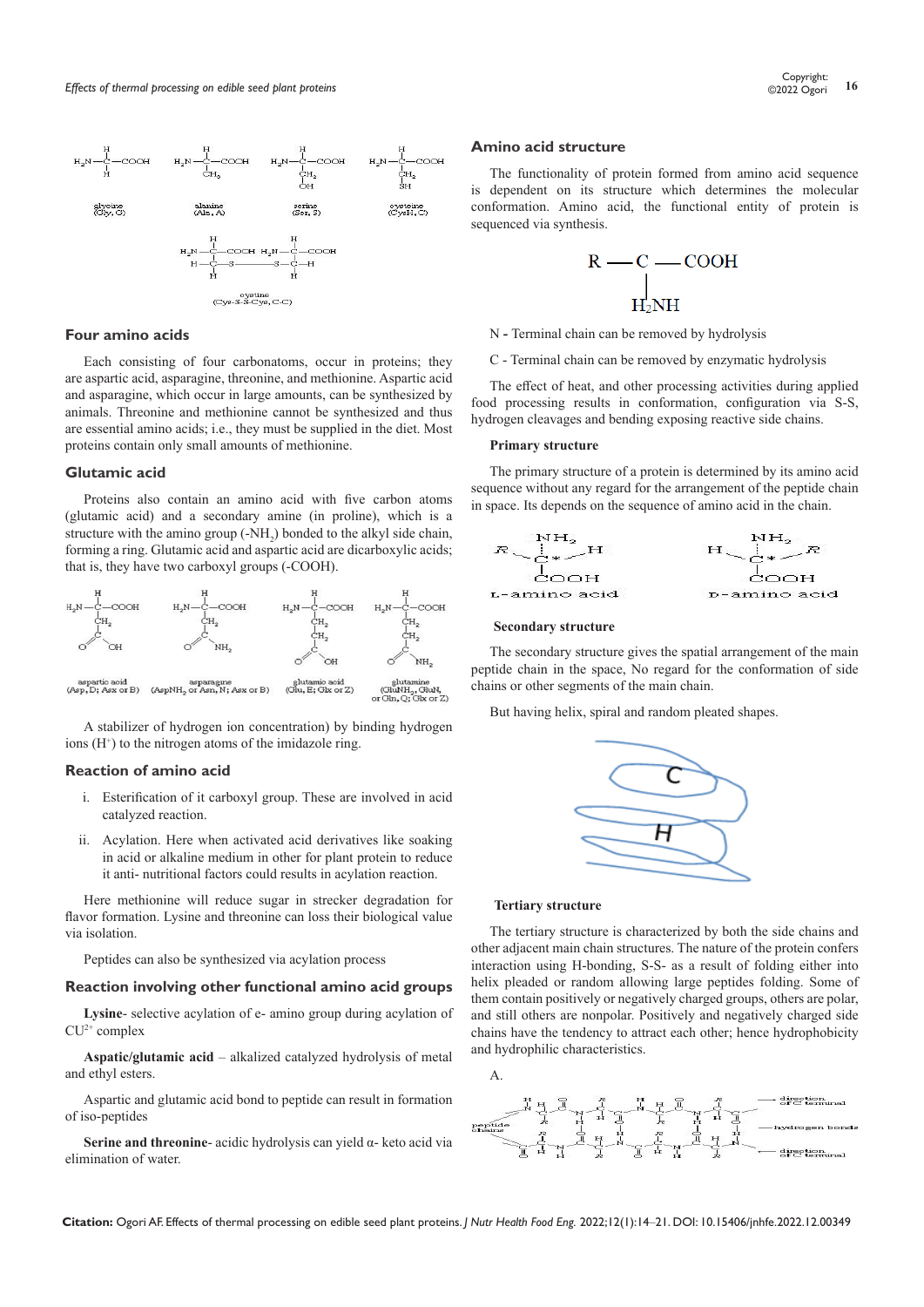

Source: Benitze et al<sup>3</sup>, Ihekoronye and Ngoddy.<sup>4</sup>

#### **Quaternary structure**

B.

Quaternary structure is used for the arrangement of identical or different subunits of large protein peptides in which each subunit is a separate peptide chain. In plant proteins, the subunits are bound to each other by covalent bonds (disulfide bridges), hydrogen bond. The stability here is brought by polarity and degree of exposure to aqueous environment.



Source: Ihekoronye and Ngoddy.4

#### **Reaction of amino acids at high temperature**

- a. The amino acid of lysine, methionine and proline via baking, frying roasting , boiling develops aroma associated with maillard reaction
- b. Acrylamide cysteine and methionine in the presence of glucose produce acrymid here cleavages of bonds occur.
- c. Mutagenic heterocyclic compounds, occurs too with protein from fish and carbon from charcoal .This compound brings about undesirable outcome

#### **Denaturation**

This could also occur during high temperature process. This happen during dry heat process of cereals legumes and certain fiber process. The conformational change exposes the bond chain leading to hydrogen bonding breaking of S-S links.

#### **Cross linking effect**

Cross linking between proteins is achieved with transglutinnas and peroxidase. This is when fermentation of tubers with amylase or lyased emzymes are involved. Incubation of protein with peroxidase, hydroden peroxide, catechol<sup>3</sup> also result in cross linking. The result is deamination of lysine residue followed by aldo and aldamine condensation- (maillard reaction) to make new protein – plasteins. Plastains helps in some physiological activities in the body.

#### **Effect of unite processing on plant proteins**

The chemical nature and characteristic of protein from plant are significant. Heat processing method such as a radiation, immersion cooking, steaming process, baking, fermentation, wet cooking, soaking and roasting have great impact on the legume, cereal, nut

and seeds produce and product due to that this method changes the conformations of the tertiary and quaternary structures of these proteins found in these food materials.



#### Figure 2 Cross linking producing plastein.<sup>3</sup>

Direct thermal processing such as roasting frying grilling however makes food palatable and easy to digest but nutritionally does not support protein bioavailability , its make vitamins and precursors unavailable and triggers binding of other food nutrient during Millard reaction and others. The nutrient value of protein is increased during cooking. Onwuka<sup>5</sup> had reported low crude protein content and not quality profile of amino acid in maize and cowpea, with favorable digestibility.

#### **Extrusion**

Extrusion method which entails cooking, extrusion, pasteurization and drying may impair texture and nutrient quality of protein.<sup>6</sup> Extrusion changes order protein conformation to randomized unfolded structure by disrupting non covalent bounds exposing more polar groups and or non polar group which has desirable and undesirable outcome depending on process in which it is subjected to.

#### **Baking**

The Millard reactions reducing sugar reacting with alpha amino acid in cereals. Wheat at the crust impacts brown crust palatability and colour attractions on bread products. The glutein ,gladien and sulphur hydrly bond structure expansion as a result of gas entrapment which are release expanding the interterstatial matrixes. Wilcox had reported mechanical treatment to disrupt protein nature during kneading.

#### **Steaming**

Legumes food such as dry beans and dry soybean exhibit gelling properties below the isoelectric point allowing gel to hold water with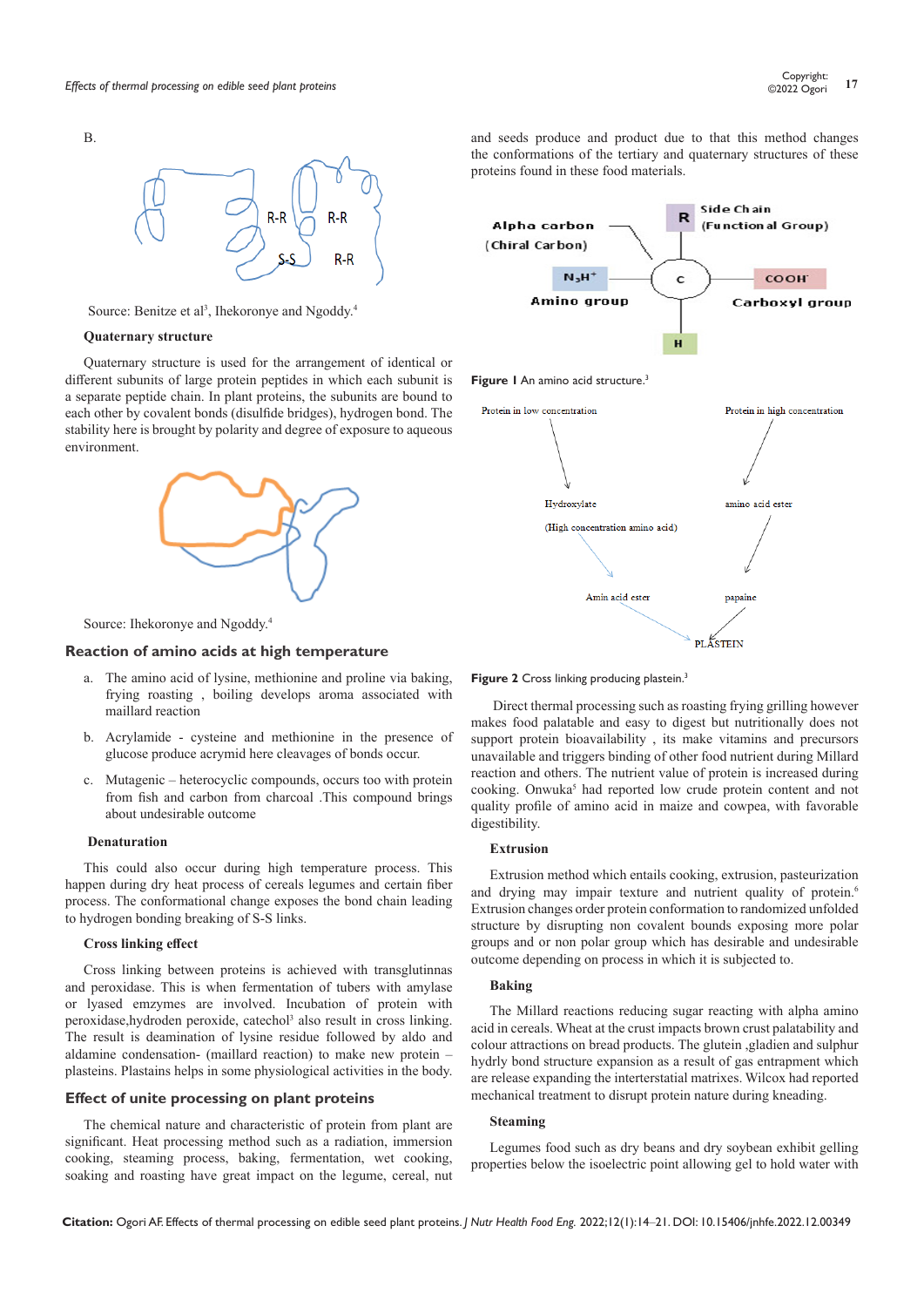the three dimensional network. This could be observed in soymilk and okpa, a local steamed meal from Bambara nut in Nigeria

#### **Mixing**

The water-soluble albumins and salt-soluble globulins of wheat grain comprise mainly metabolic and protective proteins that form the glutathione structure in dough. The proteins located in the wheat endosperm determine the characteristics of elasticity, extensibility, and gas-holding ability of the wheat dough. Particularly the low- and high-molecular-weight glutenin subunits, proteins, and the diverse group of gliadins.

Glycosylation events are characteristic on all secreted and membrane proteins, while phosphorylation is often linked to proteins related to enzyme metabolism, stress responses, and growth. Storage proteins of the cereal seeds are rich in amino acids like proline or glutamine.

Deamidation of glutamine-containing proteins into glutamic acid results in higher water-binding capacity. Polymer formation of storage proteins in wheat gluten by which sulfur-containing amino acids are bound to each other via disulfide bonds, so that a stabile chemical interaction is formed. These abilities of cereal and especially wheat grain proteins are important in the structure–function relationship analysis of wheat gluten for food products and also for nonfood.

Pre cooking processes, such as washing and soaking, are performed to improved cooking quality.<sup>7</sup> However, cooking, especially heat moisture treatment, can reduce protein digestibility of many cereals, such as rice<sup>8</sup> wheat<sup>9</sup> sorghum<sup>10</sup> and millet<sup>11</sup> due to secondary structure, hydrophobicity of hydrophobic protein (i.e., kafirins and zeins), and protein cross linkings (disulfide cross linking, hydrophobic cross linking, and isopeptide cross linking). In addition, Mujoo et al.,<sup>12</sup> indicated that disulfide cross‐linkings are formed during rice flaking, and disulfide induced aggregation is susceptible to proteolysis. Kubota et al.,8 found that rice prolamin/protein body cannot be indigestive in cooked rice. However, Zhang et al.,<sup>13</sup> suggested that the change in rice protein digestibility during cooking was associated with the species of protease.

# **Effect of pressure cooking**

AIlo and Berghofer,<sup>14</sup> found that some thermal instability amino acids including lysine, arginine, cysteine, methionine, and tryptophan are lost during oat powder extrusion. By contrast, no significant change was observed in these amino acids except cysteine. This finding may be because the intensity of rice cooking was milder than extrusion.<sup>12</sup> However, slight reduction was observed in cysteine. It may be due to cooking induced oxidation in cysteine and or additional loss of cysteine during acid hydrolysis.13 In addition, decreases of serine and proline occurred after cooking, especially at high pressure cooking and microwave cooking; despite that microwave cooking is regarded as a preferable method that can prevent the excessive loss of nutrients in food matrix during cooking.<sup>13</sup>

The processing of rice using domestic microwave cooking showed no significant effects on protein content, despite the limited effect of rice pre cooking on protein digestibility. Disulfide bonds and hydrophobicity interactions were formed during the microwave cooking. However, cooking induced hydrophobicity interactions might not affect the protein digestibility. By contrast, disulfide bond cross linking during cooking decreased the protein digestibility observably. The heat induced formation of intermolecular disulfide linkages during cooking might stabilize and strengthen rice. In

general, cooking had limited effects on rice amino acids structure .But Deng et al,<sup>15</sup> assert that cooking pulses for three hours, the methionine, tyrosine and threonine content decreased. Pressure effect result in shear motion creating hydration of the protein because of the globulin matric stretching and arrangement of amino acid along the direction of the mass flow.

# **Effect of fermentation on protein**

Fermentation has been used on pulses involving the raw seed $16$ flour<sup>17</sup> or protein isolates.<sup>18</sup> This may involve a solid-state batch fermentation or a submerged fermentation process involving protease-producing bacteria or fungi. Fermentation can improve the protein digestibility of pulses by reducing the levels of non-nutritive compounds that inhibit digestive enzymes (trypsin and chymotrypsin inhibitors) and promote protein crosslinking (phenolic and tannin compounds), as well as through the production of microbial proteases, which partially degrade and release some of the proteins from the matrix.<sup>19</sup> Hemalatha et al.,<sup>20</sup> reported that fermentation also improved mineral bioavailability, as microbial metabolism generates organic acids, which then form soluble complexes with mineral compounds preventing the formation of insoluble mineral-phytate complexes. In addition, fermentation can be employed with or without heating; thus it can bypass the loss of nutrients seen in cooking processes.

#### **Gamma irradiation**

However, the report of Liu et al., $^{21}$  that gamma irradiation affects proteins by causing conformation changes, oxidation of amino acids, formation of protein free radical sand rupturing of covalent bonds has been established.<sup>22</sup> Also, chemical changes caused by gamma irradiation on protein include fragmentation, cross-linking aggregation and oxidation caused by oxygen radicals that are generated in water radiolysis.21 This effect could be related to the structure of each amino acid, simple amino acids increased upon irradiation, such as glycine, which undergo reductive deamination and de-carboxylation.<sup>22</sup> In addition, aliphatic amino acids with increasing chain length provide additional C–H bonds for interaction with OH radicals which reduces the extent of oxidative deamination. Hemalatha et al.,<sup>20</sup> reported that sulphur containing as well as aromatic amino acids are, in general, the most sensitive to gamma irradiation, while simple amino acids could be formed by destruction of other amino acids. However, there is a scarcity of information relating to the effects of processing with ionizing energy on most underutilized legumes.

# **Roasting/Cooking**

**Roasting:** roasting of nut legumes result in native conformation of protein tertiary structures by cleavaging the hydrogen bonds, ionic or hydrophobic bonds. This produce thiol group or polar group which may be exposed creating cross linking, bonding effects, finally creating maillard and acrylamide products. There was progressive reduction in the level of protein from raw to cooked and from raw to roasting. Maillard reactions which lead to a type of browning are an interaction between the carbonyl group of a reducing sugar and the free amino group from an amino acid or protein. The resulting condensation product is converted by the Amadori rearrangement to the 1-deoxy-2-ketosyl compound. Browning then proceeds along complex pathways, the exact sequence being dependent on pH, temperature, concentration and the identity of the reactants. The crude protein results showed that the Maillard reactions were mild in the cooked groundnut seeds (cooked at 85-90°C for about 20 min) but the reactions were high in the roasted samples (roasting at 120-130°C for about 25 min), hence protein reduction in both cooked and roasted, with the colour of roasted groundnut normally brown.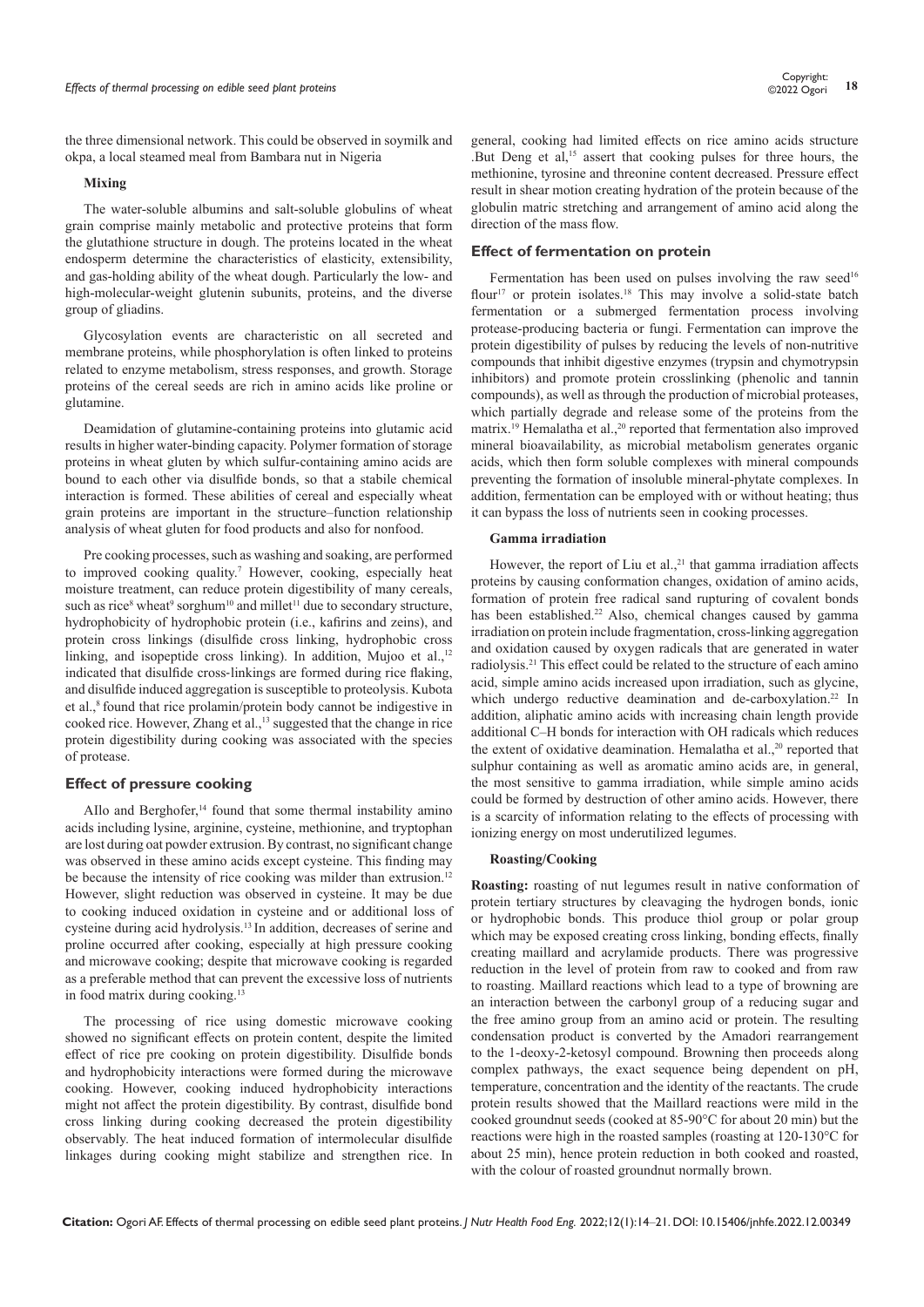# *Effects of thermal processing on edible seed plant proteins* **<sup>19</sup>** Copyright:

During Immersion cooking of whey protein from soy product, Blactogloblin and  $\alpha$  lactoglublin are denatured.<sup>3</sup>

**Steaming:** steam could also be a unit processing in extrusion, sterilization, pasteurization. Protein for wheat legumes can be steamed and during this process, the tertiary and quaternary structures of protein are formed because of viscosity spread of the material resulting in exposure of more side chains.

**Texturization** (wet cooking) globuline proteins are unfolded during texturization like soya milk production, releasing it chain to neighborhood interactions. This involves solubilization before viscos solution is made. Protein hydrated before temperature and pressure affect the protein during a Belitze et al.<sup>3</sup>

#### **Functionality of plant protein**

The chemistry of hydrophilic R –group on the outside and hydrophobic inside the amino acid structure makes them behave like amino acid zwitterion structure. They behavior as electrolytes and exhibit chemical and physical properties. When they have high acidic group aspartic and glutamic acid. Its isoelectric PH will be low. If basic arginine and lysine high isoelectric point would be exhibited.

This isoelectric charge point confer certain degree of solubility hence ability to determine hydrolysis and other extractability. Other includes viscosity, emulsification, foaming ability and water absorption capacity. However these properties could be altered by salting.

**Denaturation:** The change in conformational structure from nativity of the protein is termed denaturation characterized by coiling, peptides and susceptible to hydrolysis by protein enzymes and other decrease functionality like solubility, catalytic actions and hormonal effects.

According to Wilcox protein denaturation includes

- a. Decrease solubility
- b. Determine water holding capacity
- c. Loss of biological activity
- d. Increase susceptibility
- e. Increase intrinsic viscosity
- f. Inability to crystalize.

# **Gelling**

Dry protein has ability to absorb water .few proteins can form gels capable of immobilization. These protein sources like from cereal , legumes and seed fruits have high asymmetric resulting from three dimensional hydrogen bond and this inter protein network could hold water. This cross link structure is well developed to hold water ionizable form aid in the gel formation. Above the isoelectric points the gel shrinks resulting in synerises.

#### **Solubility**

The conformational spatial arrangement of protein molecules makes them soluble either in water or organic solvent. This also helps in precipitation, purification and characterization of proteins. The solubility extends to fractional peptides like water affinity, viscosity, emulsifying ability, foaming ability and water retention ability. Protein solubility is improved by certain  $P_{H}$ . The  $P_{H}$  of 4-6 are isoelectric points and by increasing ionic value to 0.5 salting effect occurs resulting in precipitation Abnormal high salt content decreases solubility hence increases competition as a result of the added salt for water.

#### **Water binding ability**

Because of the site exposures or unexposed, protein material tends to bound water or absorb or retain water . The hydration ability is a function of polar sites, hydrogen bonding to phages ionic materials. Though altered by  $P<sub>H</sub>$  since some of these sites are polar and carboxyl grouped.

#### **Matrix formation**

The ability of certain protein from legumes to form structure on food such as foaming to hold moisture (protein film technology), carbohydrate, lipid. This rheological phenomenon of protein material come from complex interaction s which involves degree of solubility, shear force or shear stress, gelation, denaturation and coagulation .Heating altered the conformational structure of protein of cereal and legumes which do promote this.

#### **Emulsifying capacity**

This is based on its surface properties, it is important for plant protein for analogue studies like meat analogue from soybean. Emulsification is a heterogeneous phase having fat as a dispersed phase and continuous phase water with emulsifying agents being plant protein micelles, lowering the surface tension of water and oil interphase, maybe a desirable outcome from plant protein. Though, dependent on  $P_H$ , ionic strength. The formation of film protection coating confers another desirable outcome. The ability of protein to maintain emulsion in food processing , such as pasteurization depends on heat of gelation and coagulating properties .This is good for milk, myaonaise and salad dressing and frozen desert.

# **Foaming ability/whipping**

This property is good for confectionary making when plant protein like soybean, wheat etc are intended. Foam is a colloidal dispersion in which gas phase is in a liquid continues phase. During whipping for soymilk preparation, protein molecules unfold so that the polypeptides chains are aligned parallel to the surface. The conformational change result in loss of solubility resulting in coagulation .Also factors such as temperature tension  $P_H$  surface area play significant effects.

### **Sensorial quality**

The flavor, colour aroma resulting from Millard reaction contributes to those sensorial attributes. The millard reaction though complex produces amadori.

## **Gelation ability**

Because of hydrogen bonding, hydration tendency of plant protein, they can form stable gel provided the chains are exposed and interchange . The ability of dry protein to absorb water equals to its weight of hydrated protein is term gelation capacity.

#### **Plant proteins; outcome on foods and food systems**

The nutritional value of plant protein is determined by its amino acid composition. A protein containing all of the essential amino acids in life and growth sustaining proportions is considered a complete protein and will have a high biological value. Plant proteins generally are not as high in biological value due to their deficiency in some of the essential amino acids. However, incomplete proteins can be supplemented with the missing essential amino acids. Hence supplementation technology.

Food proteins are responsible for texture, color, and flavor. Today they are extracted, modified, and incorporated into processed foods to impart specific functional properties. For example, proteins can function as buffering agents, emulsifiers, and fat mimetic in foods.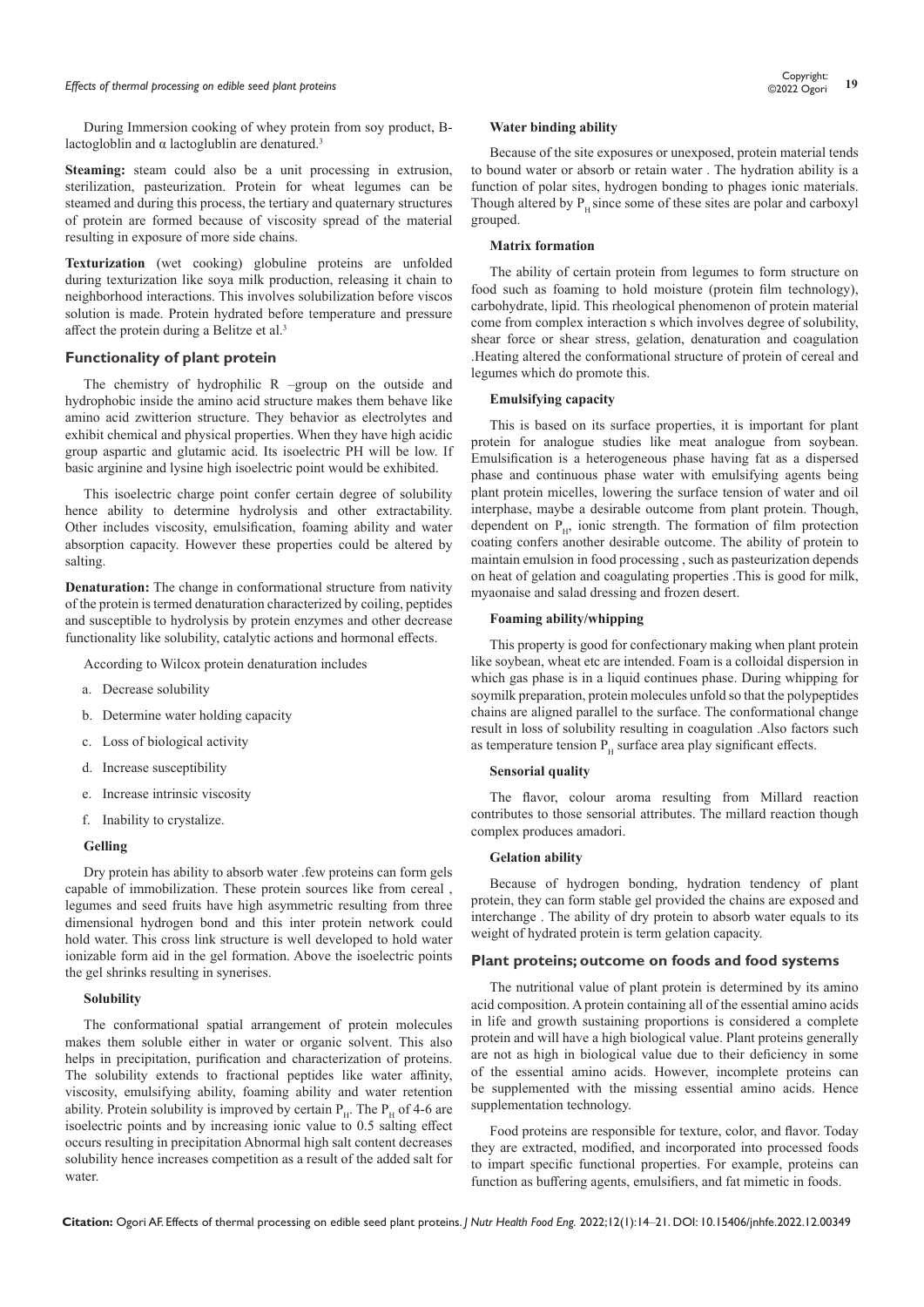# *Effects of thermal processing on edible seed plant proteins* **<sup>20</sup>** Copyright:

Certain proteins can also form gels and foams. Because proteins contain both hydrophilic and hydrophobic characteristics they can orient themselves at the oil–water interface and can stabilize emulsions, which is important for the stability of foods such as salad dressings, sauces and mayonnaise.

Foams are colloidal dispersion of gas in liquid. The protein orients itself at the air–water interface to trap air, similarly as emulsions. Foams are important in foods such as dessert toppings and ice creams. Proteins can also form a well-ordered protein matrix or a gel which then traps water, fat, and other food components. Food products like yogurt, tofu, and gelatin dessert rely on the gelation properties of proteins.

 Food proteins can be powerful allergens for some people. Peanut, various tree nuts (such as walnuts, pecans, almonds, and cashews), soybean, wheat, milk, egg, crustacean, and fish proteins have been demonstrated to induce immunoglobulin E (IgE)-mediated food allergies.

There are also proteins, or amino acids that may react to form toxins. For example, acrylamide in fried potatoes is formed from the reaction of amino acid asparagine with reducing sugar heterocyclic

**Table 1** Major plant source protein

hydrocarbons from fish proteins and wood charcoal.<sup>23</sup> It is important to note that food processing can alter the nutritional value and functional properties of proteins, along with enzyme activity.

Some cereal proteins have unique properties which are very well suited for Specific industrial applications. For example, wheat gluten is suitable for making coatings/films and adhesions. In some industrial applications, proteins such as gelatin and casein are used in adhesives whereas soy proteins are used in paper.

#### **Coatings**

Cereal proteins in this natural form or in modified forms have great Potential for some industrial uses. Because of the excellent film forming properties, wheat glutens offer very good perspectives for use in coatings and films; hence Proteins of other cereals such as maize and sorghum need to be examined in details for this specific application. These types of coatings and films could have desirable effect in food sector and also in packing industry to adjust the barrier properties for gases, flavors and water vapor. Cereal proteins may provide a better barrier for oxygen than the synthetic polymers. This is of direct practical importance for packing of fresh products such as tomatoes.24–35

| <b>Foods</b>           | Amino acids fractions           | <b>Functionalities</b>                                                                                            |
|------------------------|---------------------------------|-------------------------------------------------------------------------------------------------------------------|
| <b>I.Cereals Wheat</b> | Albumin                         | Water foaming, whipping, flour solubility, cereals enzymes<br>initiation and synthesis, aids in fermentation      |
| Rice/wheat             | Globulins                       | Salt-solution starch-protein matri formation, emulsification, gel<br>consistency, flour solubility                |
| Sorghum /wheat         | Prolamins                       | Aqueous ethanol Dough rheology, dough extensibility, extension<br>of dough life, product quality, natural flavor. |
| Rice/wheat             | Glutenins                       | Dilute alkali or acid Elasticity and dough strength                                                               |
| Sorghum /wheat         | Prolamins                       | properties, resistance to shear, viscosity, bread loaf volume,<br>controlled expansion, gas retention             |
| Maize                  | Zein                            |                                                                                                                   |
| 2. Lugums              |                                 |                                                                                                                   |
| Soybean                | Throenin, Alanine, Leu,         |                                                                                                                   |
| Groundnut              | Globulins, Tr, Leu Ph, Gly, Glu | Salt-solution Starch-protein matri formation, emulsification, gel<br>consistency, flour                           |
| Flour                  |                                 |                                                                                                                   |
| Lentils                | leu, ly, thr.phya               | cyst                                                                                                              |
| Pigea peas             | Lysine, glutein, asp, meth, cyt |                                                                                                                   |

| Table 2 Annual global yield of essential amino acids from major cereals |  |  |  |  |  |  |  |
|-------------------------------------------------------------------------|--|--|--|--|--|--|--|
|-------------------------------------------------------------------------|--|--|--|--|--|--|--|

| Amino acid     | Wheat     | <b>Rice</b> | <b>Maize</b> | Sorghum   |  |
|----------------|-----------|-------------|--------------|-----------|--|
|                | kg x 1000 | kg x 1000   | kg x 1000    | kg x 1000 |  |
| Lysine         | 130       | 85          | 104          | 8         |  |
| Met. & Cystine | 162       | 78          | 135          | П         |  |
| Threonine      | 132       | 90          | 140          | 3         |  |
| Isoleucine     | 219       | 85          | 43           | 4         |  |
| Tryptophan     | 60        | 26          | 27           | 4         |  |
| Valine         | 209       | 127         | 189          | 16        |  |
| Leucine        | 313       | 189         | 484          | 47        |  |
| Phen. & Tyr.   | 404       | 199         | 339          | 30        |  |

**Table 3** Protein complementation table

| Food         | <b>Limited Amino Acid</b> | Complement          |
|--------------|---------------------------|---------------------|
| <b>Beans</b> | Methionine                | Grains, nuts, seeds |
| Grains       | Lysine, threonine         | Legumes             |
| Nuts/seeds   | Lysine                    | Legumes             |
| Vegetables   | Methionine                | Grains, nuts, seeds |
| Corn         | Tryptophan, lysine        | Legumes             |
|              |                           |                     |

#### **Conclusion**

Proteins from plant are gaining recognition because of its unsaturation of amino acid and food potentials in human health. The chemistry of plant food is diverse, but the bed rock for supplementation, fortification, complementation and guide during processing for

**Citation:** Ogori AF. Effects of thermal processing on edible seed plant proteins. *J Nutr Health Food Eng.* 2022;12(1):14‒21. DOI: [10.15406/jnhfe.2022.12.00349](https://doi.org/10.15406/jnhfe.2022.12.00349)